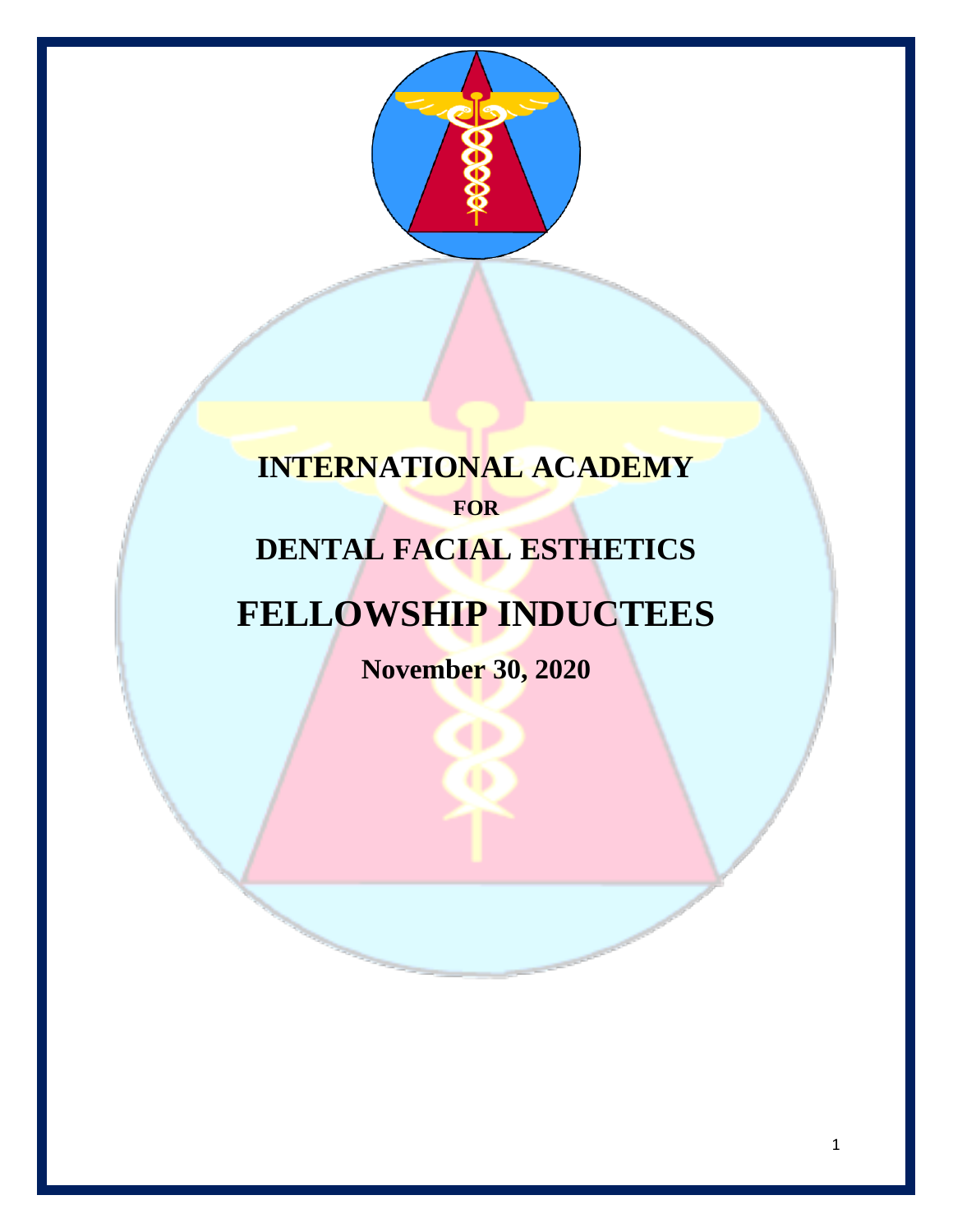#### **Jack Bengall BSc, DDS**

Founder and Principal Dentist, Expressions Dental Care Residency, Mount Sinai Hospital, Toronto, Canada Clinical Instructor, University of Toronto, Radiology and Restorative Dentistry Clinical Instructor and lecturer, George Brown College President elect, Toronto Crown-and-Bridge Study Club

#### **Ingrid R. Castellanos DDS, MSc (Orthodontics)**

Vice president and Publisher, Reality Publishing Co. Adjunct Clinical Professor, Preventive Dentistry, Universidad Nacional Autónoma de México Professor, Biology, Centro de Capacitación Comercial, Mexico City Contributing Author, Contemporary Esthetic Dentistry, Elsevier Health Sciences Fellow, World Federation of Orthodontists Numerous lectures and publications nationally and internationally

#### **Jae Yong Choi BDSc, FIAO, FICOI, FIDIA**

Principal Dentist, Jindalee Complete Dental, Jindalee, Queensland, Australia Clinical Faculty, International Academy of Advanced Dentistry (IAAD) Assistant Professor, Dentofacial Orthopaedics and Orthodontics (UJI) Clinical/Surgical Faculty, Osstem Fellow, International Congress of Oral Implantology (ICOI) Fellow, International Association for Orthodontics (IAO)

#### **Michael Glogauer BSc, DDS, PhD, FCAHS**

Full Professor, Faculty of Dentistry, University of Toronto, Canada Dentist-in-Chief, University Health Network, Toronto Head, Dental Oncology & Maxillofacial Prosthodontics, Princess Margaret Cancer Centre Scientific Director, Centre for Advanced Dental Research & Care, Mt. Sinai Hospital Fellow, Canadian Academy of Health Sciences New Investigator Award 2010, Canadian Institutes of Health Research Past president, Canadian Association of Dental Research (CADR)

#### **Leo Goh BDS**

Principal Dentist, Collins Dental Image, Melbourne, Australia Mini Residency, Excellence in Orthodontics and Dentofacial Orthopaedics (EODO) Clinical Instructor, EODO 3-year Mini Residency Program Member, American Academy of Orofacial Pain Clinical Instructor, Melbourne Branch, Full Face Orthodontics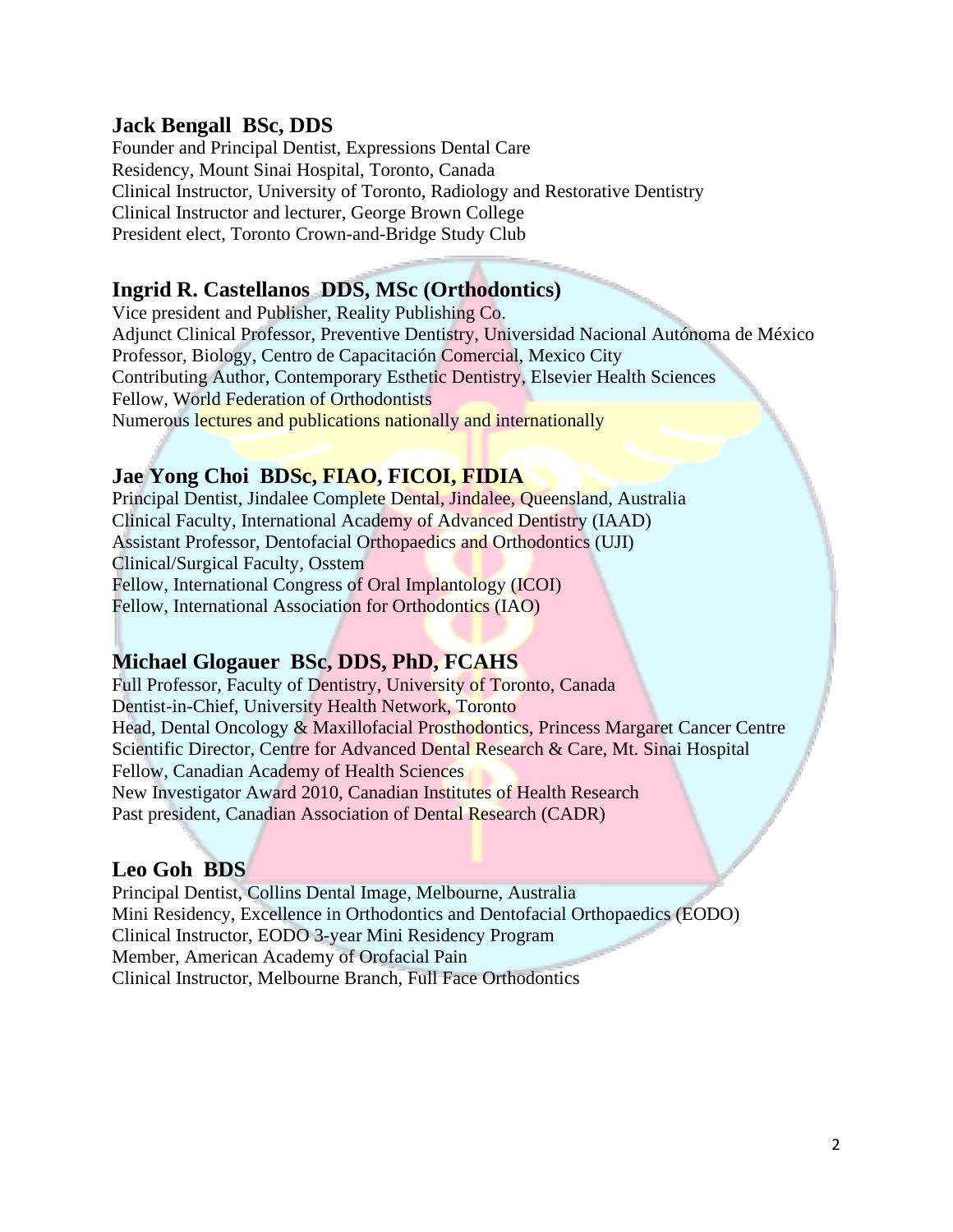#### **Nigel Graves BDS**

Founder and Principal Dentist at The Richmond Clinic, Endocare, Richmond Upon Thames, UK Founder, Chelsea Harbour Dental Practice Post-graduate Program in Occlusion and Temporo-mandibular Joint Dysfunction (NGA) Post-graduate Program in Advanced Restorative Dentistry (NGA, Anaheim CA) Member, British Society for Occlusal Studies and American Equilibration Society

#### **Geoffrey Hall BDSc, CertOrth, MRACDS(Orth)**

Principal Dentist, South Caulfield, Melbourne, Australia Visiting Lecturer at University of Melbourne for Orthodontics First dentist/orthodontist to use Invisalign outside the United States Diplomate, American Board of Orthodontics Editorial Board, Praxis Orthodontic, Dentique Practice, Australasian Dentist Journals

#### **Ken Ho BDS, MBA**

Principal Dentist, North Sydney, Australia Clinical Director and Lecturer, Tri Dental Implants Australia Executive Committee Council, Australian Dental Association (NSW) Executive Vice President, Australian Asian Association of Dentists (AAAD)

#### **John Kennedy BCom, MBA**

Founder and President, EFOS (Electric Fiber Optic Systems), acquired by EXFO Founder and President, Pharos Life (Tanda light therapy for acne), acquired by Syneron Founder and President, Courtney Ventures (patented phototherapy mask)

#### **Theresa Lee BDS(Hons), MScMed(Sleep Medicine)**

Practice at Today's Dental, Sydney, Australia Director, International Academy of Advanced Dentistry (IAADent) Tutor, Universitat Jaume I Castellón, Spain Master of Science in Medicine MScMed(Sleep Medicine), University of Sydney Volunteer Dentist, Exodus Foundation

#### **Robert Lin BDS, FIAO**

Practice at Bald Hills Dental, Brisbane, Australia Teaching Faculty, International Academy of Advanced Dentistry (IAADent) Fellow, International Association for Orthodontics (IAO) Education Committee Member, International Association for Orthodontics (IAO)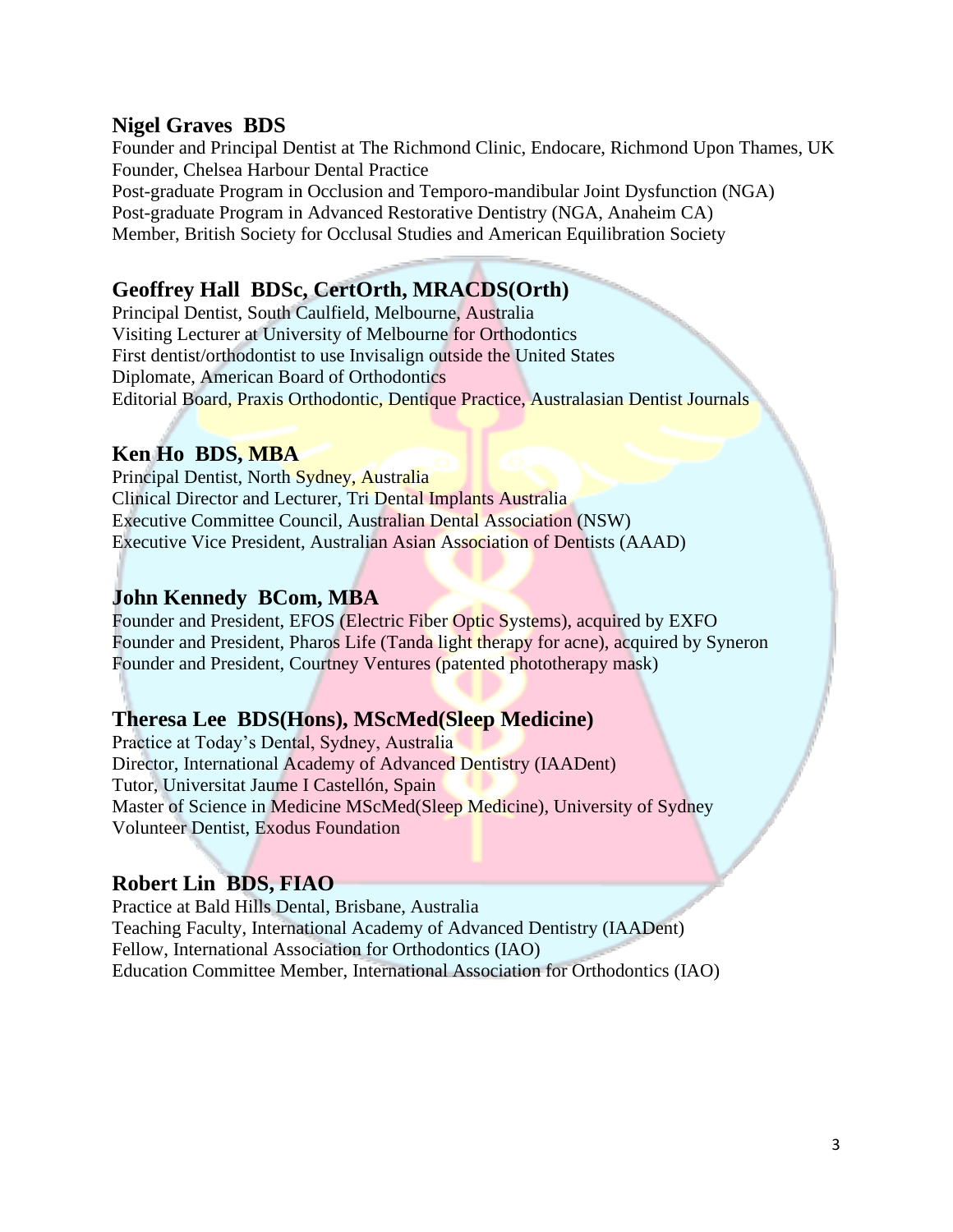#### **Jonathan Low BDS(Hons), FICOI, FIAO**

Practice at Today's Dental, Crow's Nest, Australia Assistant Professor, Universitat Jaume I Castellón, Spain Foundation Faculty Member, International Academy of Advanced Dentistry (IAAD) Senior Instructor, International Association for Orthodontics (IAO) Treasurer and Secretary, Australasian Association of Orofacial Orthopaedics

#### **Andrea Magauran BSc(Hons), MSc, BDS**

Principal Dentist, Moorgate Dental, London, United Kingdom Master of Science at King's College London Sponsorship Secretary, British Dental Association: Metropolitan Committee Numerous publications in: Tatler, Men's Health, OK, Top Sante, She, Daily Mail Emergency Services Dentist: Merton, Sutton & Wimbledon

#### **Michael Miller DDS, FACCD, FAGD**

Founder and President, Editor-in-Chief, Reality Publishing Co. Clinical Associate Professor, University of Texas at Houston GPR Residency, Veterans Administration Hospital, Houston, TX Co-founder and Founding Accreditation Chair, American Academy of Cosmetic Dentistry Outstanding Contribution to the Art and Science of Dentistry Award, AACD Numerous presentations and publications worldwide

#### **Marianne Pinto BDS, MDS (Oral Path), FICOI, FIAO**

Principal Dentist, Marianne Pinto Dental Clinic, Perth, Australia Lecturer in Oral Pathology Clinical Faculty, International Academy of Advanced Dentistry (IAAD) Senior Instructor, International Association for Orthodontics Faculty Member, Post-graduate Studies (UJI)

#### **Milan Raniga BDS, FICCDE**

Practice at McIntosh Dental Centre, Auckland, New Zealand Fellow, International College of Continuing Dental Education (ICCDE) Founding Member, New Zealand Academy of Cosmetic Dentistry Secretary, New Zealand Dentists Orthodontic Society Vice President, Soni Samaj New Zealand

#### **Zeeshan Sheikh BDS, MSc, PhD**

Assistant Professor, Altamash Institute of Dental Medicine (AIDM), Karachi, Pakistan Surgical Resident in Periodontics, Dalhousie University Post-Doctoral Research Fellow, University of Toronto, Laboratory Medicine & Pathobiology Matrix Dynamics Group, Faculty of Dentistry, University of Toronto President, McGill Dental Graduate Student's Society (MDGSS) President, Canadian Association for Dental Research (CADR-NCOralHealthR) Reviewer, Acta Biomaterialia, PLOS one; Editorial Board, EC Dental Research, IDJSR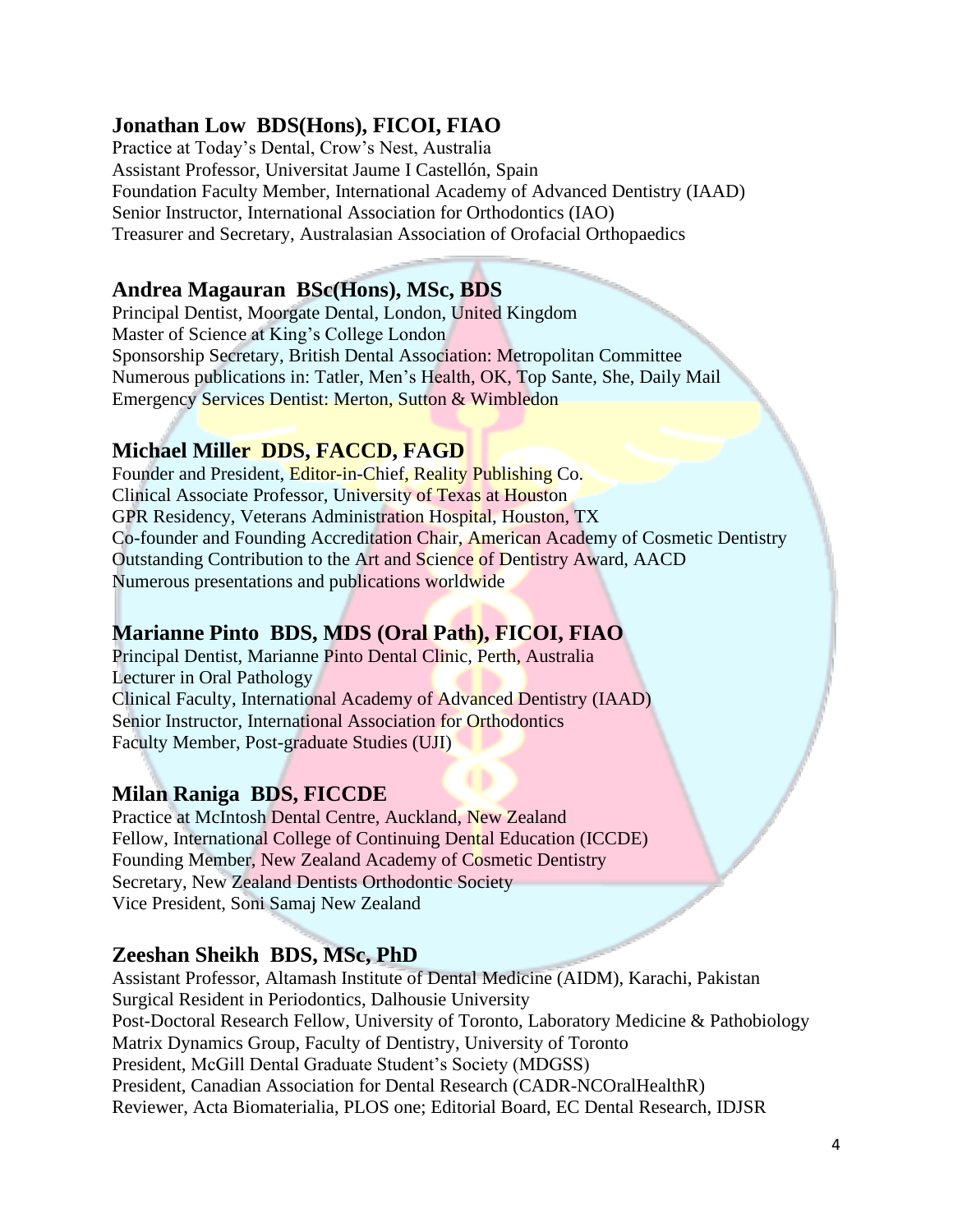#### **Naresh Y. Shetty BDS, MDS, PhD, FDSRCPS, FDT FRCS, FICCDE, FICLPF**

Assoc. Prof. & Head, Oral Diagnostic & Surgical Sciences, International Medical University KL Associate Professor, Melaka Manipal University, Malaysia; Head, Oral & Maxillofacial Surgery Programme Director, Postgraduate Diploma in Implant Dentistry (PGDID) ISO 9001 Auditor and Certified Internal Trainer, Melaka Manipal Medical College Organizing Chairman, IMU Digital Dentistry Conference

#### **Ka Yiu Kevin Shum BMedSc, DMD, FIDIA**

Practice at Sydney, Australia Fellow, International Dental Implant Association DMD at University of Sydney

#### **Rita Steiner DMD, DMD**

Principal Dentist at Miami's Premier Endodontist, Aventura, Florida, USA Endodontic Residency at Nova Southeastern University GPR Residency at Veterans' Administration Medical Center Faculty, Nova Southeastern University, Division of Endodontics President, South Florida Dental District Society (Florida Dental Association) Executive, Broward Dental Society Pediatric Community Screening

#### **Kevin Suzuki BS, DMD, MSc, DiplABP, Dipl.ICOI, FACD, FICD**

Principal Dentist at Puget Sound Perio, Federal Way, Washington, USA Diplomate, American Board of Periodontology and Oral Implantology Diplomate, International Congress of Oral Implantology Faculty, University of Washington and Temple Schools of Dentistry Member, Dental Conference Committee, Washington State Dental Association President, Washington State Society of Periodontists Volunteer, Mobile Teams International

#### **Kenneth Tarvonen MSc (Econ)**

Master of Science, Economics from Handelshögskolan vid Åbo Akademi Managing Director, Loimaan Hammaslääkäriasema Ky Dental Clinic, Finland CEO, Rayo Biotech Industries Ltd. CEO, Rayo 3D-Toothfill Ltd.

#### **Pirkko-Liisa Tarvonen BS, DDS, MSc, PhD, BA, BA**

Director, Oral Diseases Teaching and Treatment, Helsinki University Central Hospital, Helsinki Lecturer, University of Eastern Finland, Kuopio, Finland Specialist in Dental Public Health, University of Turku, Turku, Finland Director, Oral Health Care, Local Services, City of Helsinki Volunteer Project Coordinator, NGO Fida International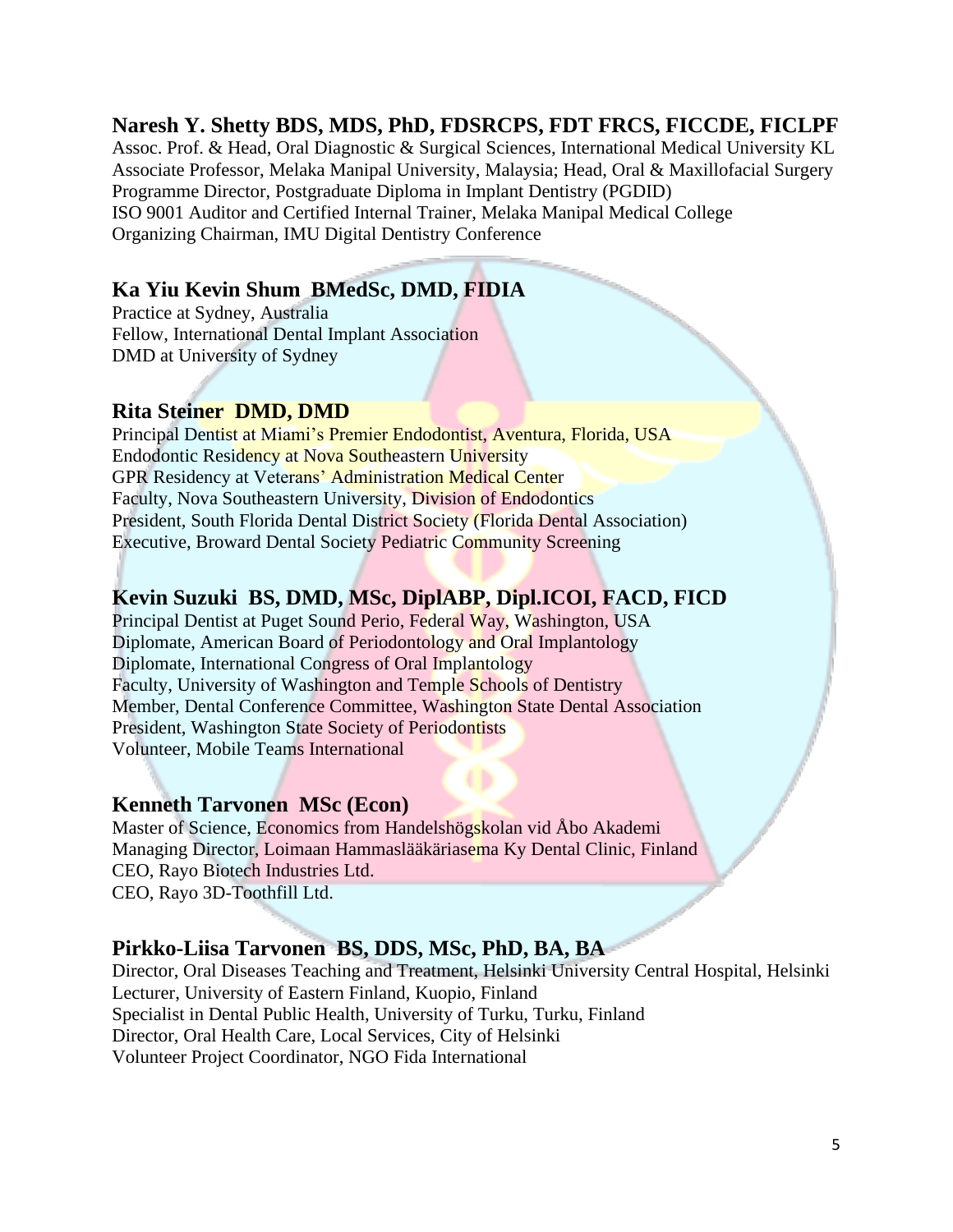#### **Darshan Thumar BDSc, ADC Cert, FIAO**

Principal Dentist at Smiles First, Endeavour Hills, Australia Facilitator, International Academy of Advanced Dentistry (IAAD) Melbourne Study Club Associate Faculty, Orthodontic Study Club Speaker and Mentor, Dental 101 Fellow, International Association of Orthodontics

#### **Sheng Zhang BOH, BDS, FIDIA**

Principal Dentist, Dental Artistry, Auckland, New Zealand Senior Dental Officer, Royal Australian Air Force University Medal, University of Adelaide Founder, Sydney Dental Study Club Clinical Educator, University of Sydney Dental School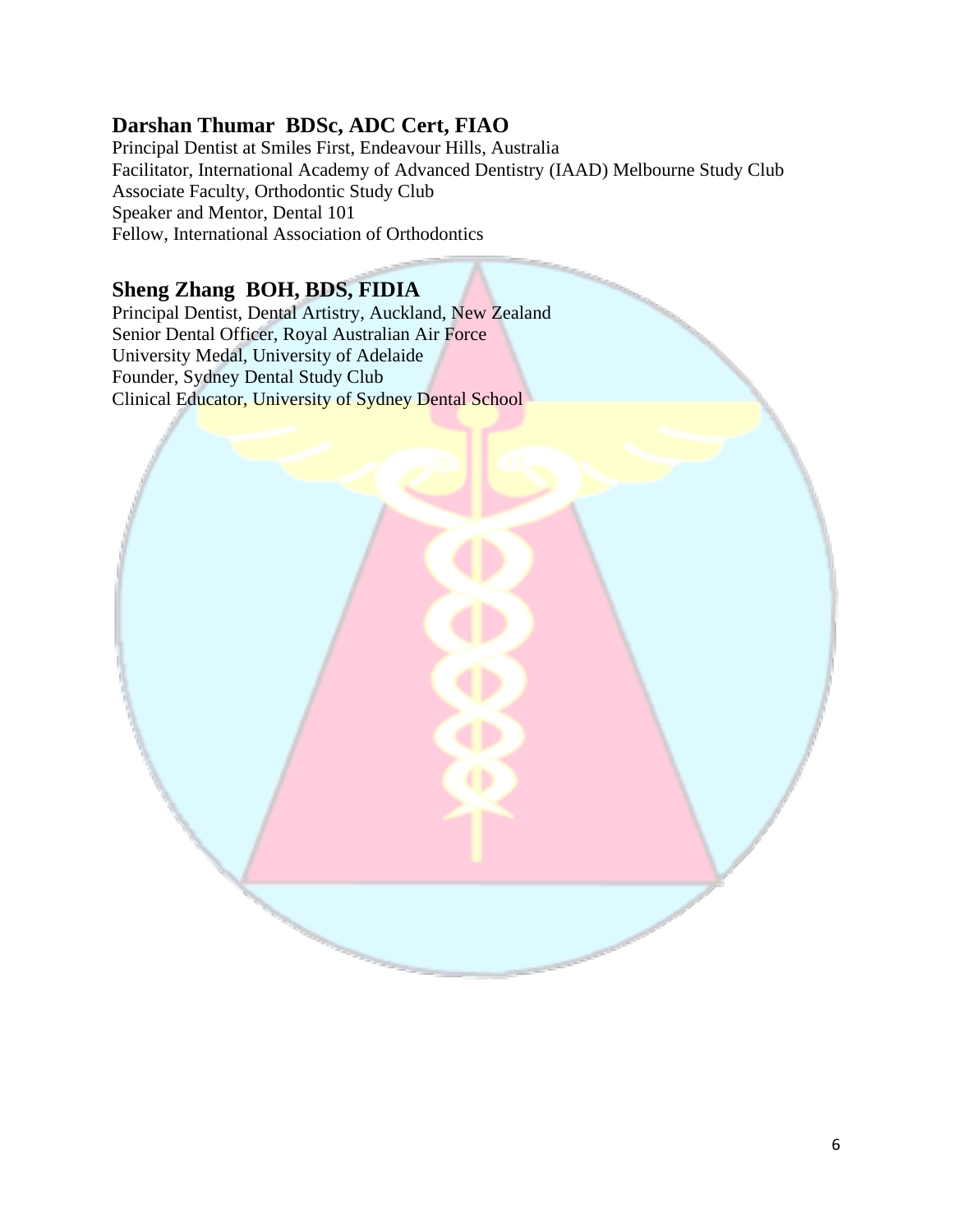## **REGENTS**

### OF THE INTERNATIONAL ACADEMY OF DENTAL FACIAL ESTHETICS

The IADFE requires significant contributions of time and effort from its members to operate. All IADFE disbursements are directed towards annual Meeting expenses at the GNYDM and the Spring Meeting. All the necessary organizational work and office support is provided by volunteer Fellows and their office staffs. The individuals who contribute to the continued operations of the IADFE are designated as Regents. Any Fellow who wishes to assist the IADFE, and become a Regent, is very welcome to do so.